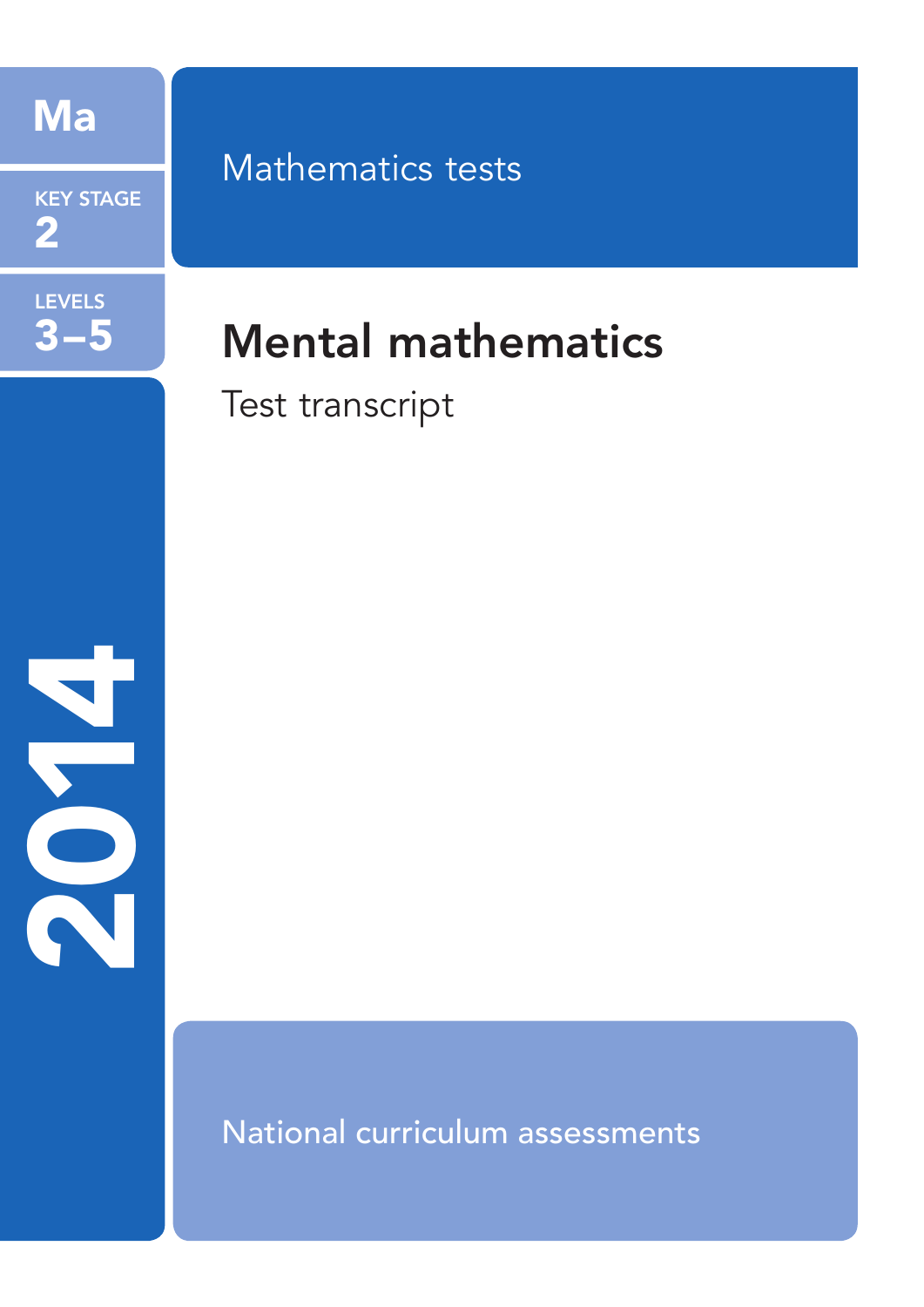# Notes for use of transcript

### **Instructions**

### In the event of CD failure, the test administrator should follow the instructions on pages 2 and 5.

- 1. Children should have only pens or pencils. They should not have rubbers, rulers, calculators or any mathematical equipment. Access to paper for working out answers is not allowed.
- 2. Ensure that each child has an answer sheet. Tell the children to write their name, school and DfE number in the box at the top of the answer sheet.
- 3. Ensure that the children understand that:
	- they must complete the test on their own without copying or discussing questions with anyone else
	- they will be told how long they have to answer each question and that the time given will increase from 5, to 10, to 15 seconds as the test progresses through the three sections
	- for some of the questions, the information they will need is included in or beside the answer box on the answer sheet
	- they are not allowed to use a calculator or any other mathematical equipment
	- if they want to change their answer, they should put a cross through their first answer. They are not allowed to rub out any answers
	- they should answer as many questions as they can. If they find a question too difficult, they should put a cross in the answer box and wait for the next question
	- they should not write in the white boxes in the blue margins
	- they will not be allowed to ask any questions once the test has started.
- 4. The test administrator must have access to a clock or watch that measures accurately in seconds.

### Instructions continued on page 5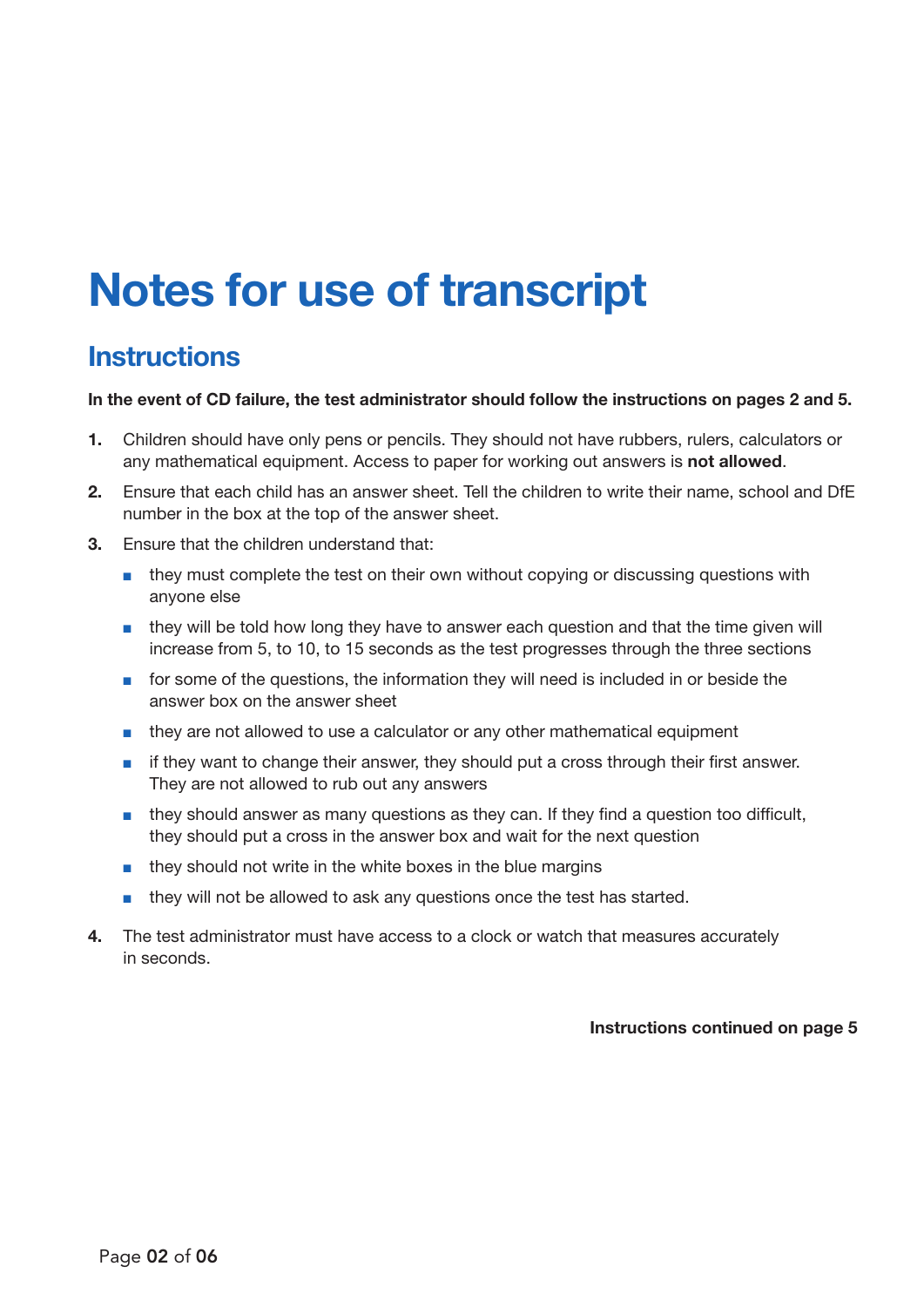## Test questions

*'Now we are ready to start the test.* 

*For this group of questions, you will have 5 seconds to work out each answer and write it down.'*

|   | The questions                                          |
|---|--------------------------------------------------------|
|   | What is half of sixty-two?                             |
|   | Write in figures the number three thousand and twenty. |
|   | What are nine lots of nine?                            |
| 4 | Subtract ninety-five from three hundred.               |
|   | How many centimetres is one thousand millimetres?      |

### *'For the next group of questions, you will have 10 seconds to work out each answer and write it down.'*

| 6               | Add twenty pence to nine pounds ninety-nine.                                                           |
|-----------------|--------------------------------------------------------------------------------------------------------|
| $\overline{7}$  | What time will it be forty minutes after two-twenty pm?                                                |
| 8               | Subtract one hundred and eleven from one hundred and twenty.                                           |
| 9               | How many halves make three and a half?                                                                 |
| 10 <sup>°</sup> | How much change do you get from five pounds when you buy three pens that cost<br>one pound fifty each? |
| 11              | Look at your answer sheet.<br>Put a ring around the decimal that is closest to a half.                 |
| 12              | What is the perimeter of a rectangle that measures eight centimetres by four centimetres?              |
| 13              | Write the fraction ten-twelfths in its simplest form.                                                  |
| 14              | Look at your answer sheet.                                                                             |
|                 | When $d$ equals eight, what is the value of $d$ multiplied by $d$ minus $d$ ?                          |
| 15 <sub>1</sub> | Write the prime number that is closest to twenty-five.                                                 |

### *'For the next group of questions, you will have 15 seconds to work out each answer and write it down.'*

| 16 | Add together twenty-two, twenty-four and twenty-six.                                                                 |
|----|----------------------------------------------------------------------------------------------------------------------|
| 17 | Look at the row of six numbers on your answer sheet.<br>Put a ring around the number that is not a factor of thirty. |
| 18 | What number is exactly halfway between two point one and three point one?                                            |
| 19 | Multiply fifteen by twelve.                                                                                          |
| 20 | Twelve buns cost two pounds forty.<br>How much will three buns cost?                                                 |

*'Now put down your pen or pencil. The test is finished.'*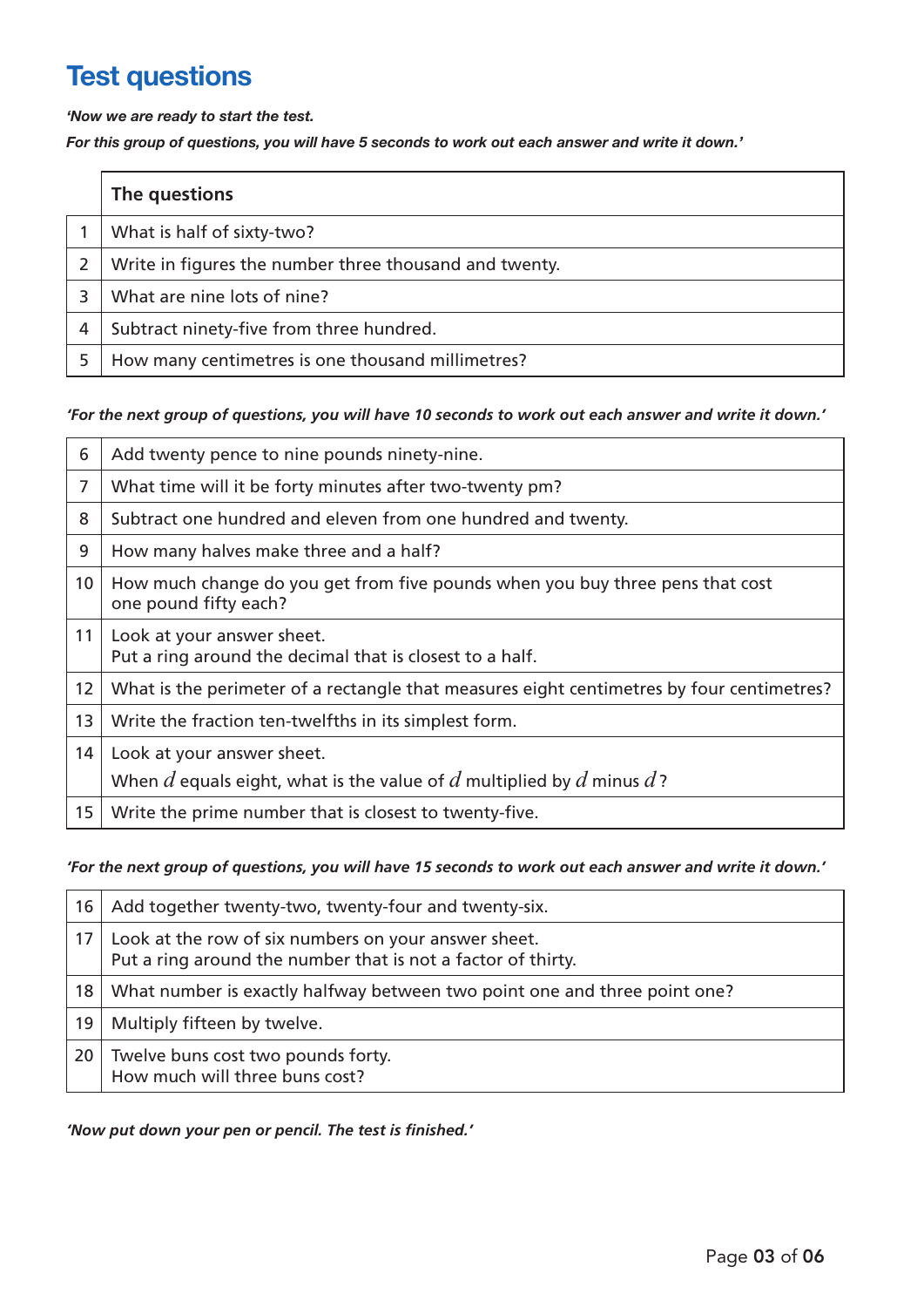## 2014 Key stage 2 mathematics: mental mathematics test

| First name  | Middle name |                    |  |
|-------------|-------------|--------------------|--|
| Last name   | DfE number  |                    |  |
| School name |             | <b>Total marks</b> |  |

### Practice question





### Time: 10 seconds

| $6\phantom{1}6$ | £ | £9.99 | $\,$ 6         |
|-----------------|---|-------|----------------|
|                 |   | 40    | $\overline{7}$ |
| 8               |   |       | $\bf{8}$       |
| 9               |   |       | $\overline{9}$ |
| 10              |   | £1.50 | 10             |



### Time: 15 seconds

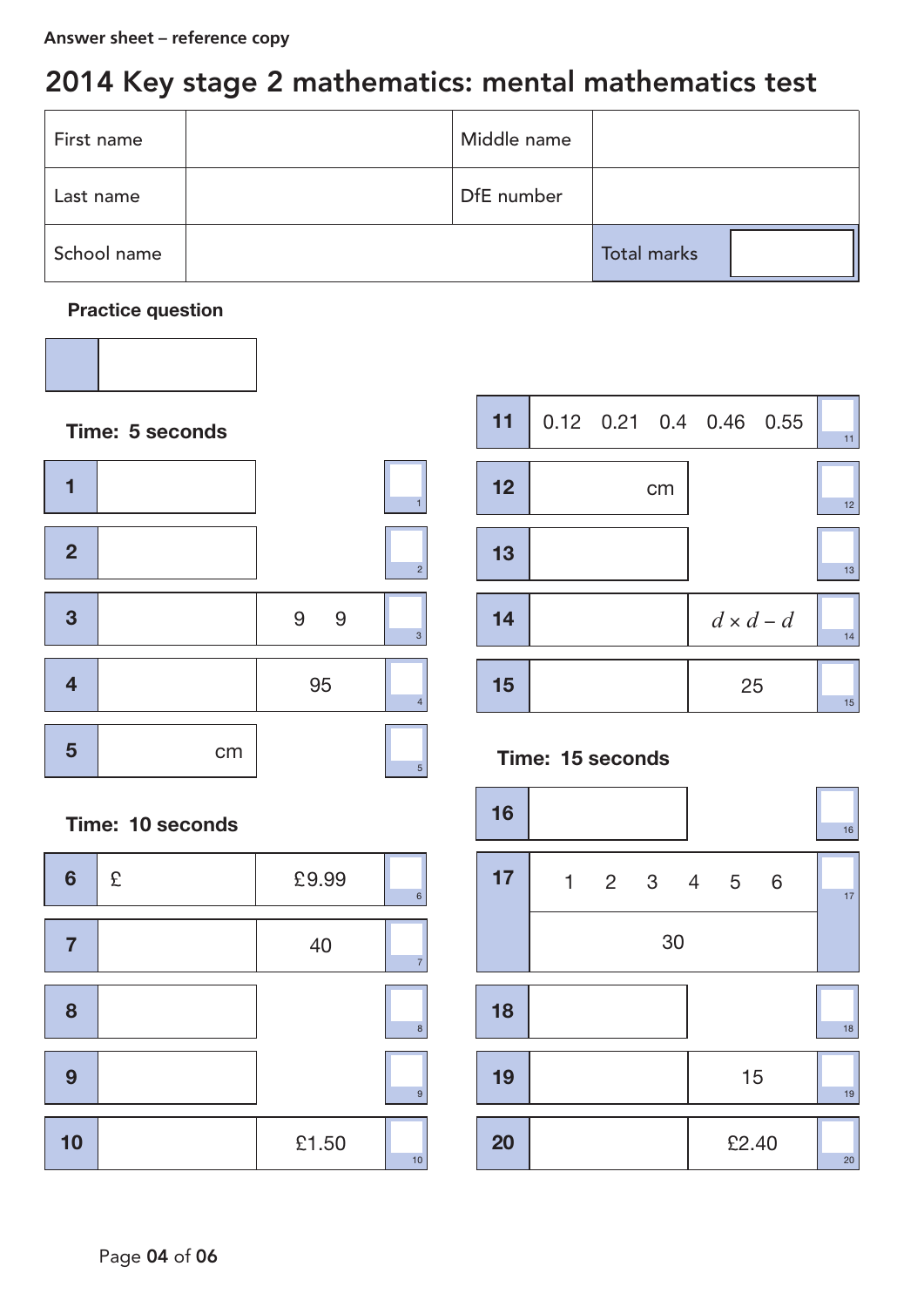### Instructions continued from page 2

#### 1. Read out the following script, using exactly these words:

*Listen carefully to the instructions I am going to give you.* 

*I am going to ask you 20 questions for the test. I will read each question twice. Listen carefully both times. You will then have time to work out your answer.* 

*On your sheet there is an answer box for each question, where you should write the answer and nothing else. Some questions are easy and some are harder, so don't worry if you cannot answer a question.* 

*For some of the questions, important information is already written down for you on the sheet.*

*You should work out the answer to each question in your head. Do not try to write down your calculations. This will waste time and you may miss the next question. However, you may jot things down outside the answer box if this helps you.* 

*If you cannot work out an answer, put a cross in the answer box. If you make a mistake, cross out the wrong answer and then write the correct answer next to it.*

*You will not be able to ask questions once the test has begun. If you have any questions you may ask them now.*

- 2. Stop and answer any questions that the children may have.
- 3. Read out the following:

*I will start by reading a practice question to show you what to do.*

*I will read the practice question twice. Then you will have 5 seconds to work out the answer and write it in the answer box.*

*What is twenty less than fifty-two?*

Repeat the question.

*What is twenty less than fifty-two?*

Wait five seconds (measured accurately using a clock or watch), then read out the following:

*Now put down your pen or pencil.*

- 4. Ensure that the children have correctly placed their answers to the practice question on their answer sheets. Remind the children that, for some questions, information is provided in or beside the answer box. When they are ready to begin the test, tell the children that you will not be able to answer any further questions or interrupt the test once you have started reading the questions.
- 5. The questions are given on page 3 of this booklet. The questions must be read out exactly as written. Start by stating the question number, then read each question twice before leaving the 5, 10 or 15 second response time. These timings must be strictly adhered to.
- 6. At the end of the test, tell the children to put down their pens or pencils, then collect their answer sheets.